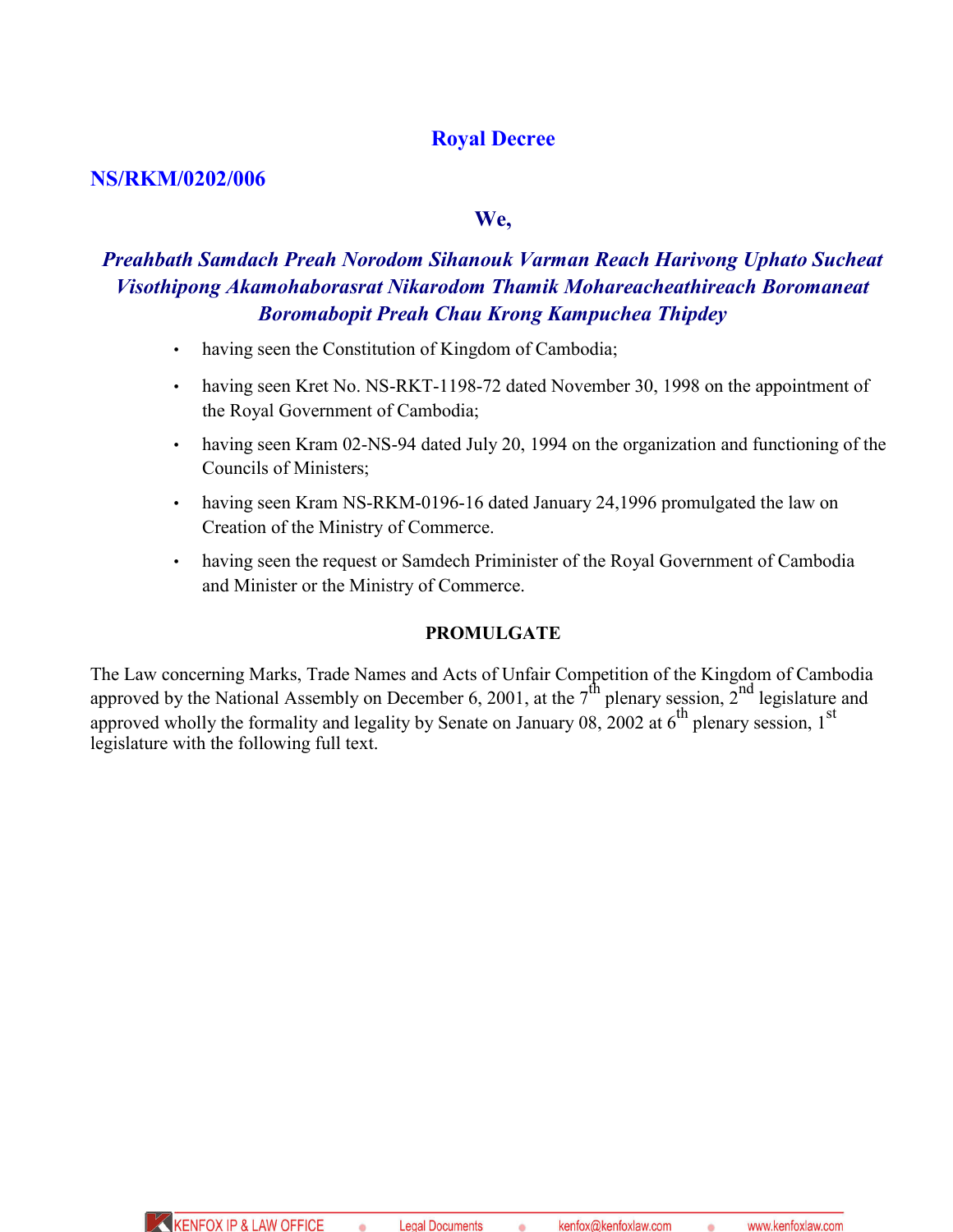Kingdom of Cambodia Nation Religion King

# **LAW CONCERNING MARKS, TRADE NAMES AND ACTS OF UNFAIR COMPETITION**

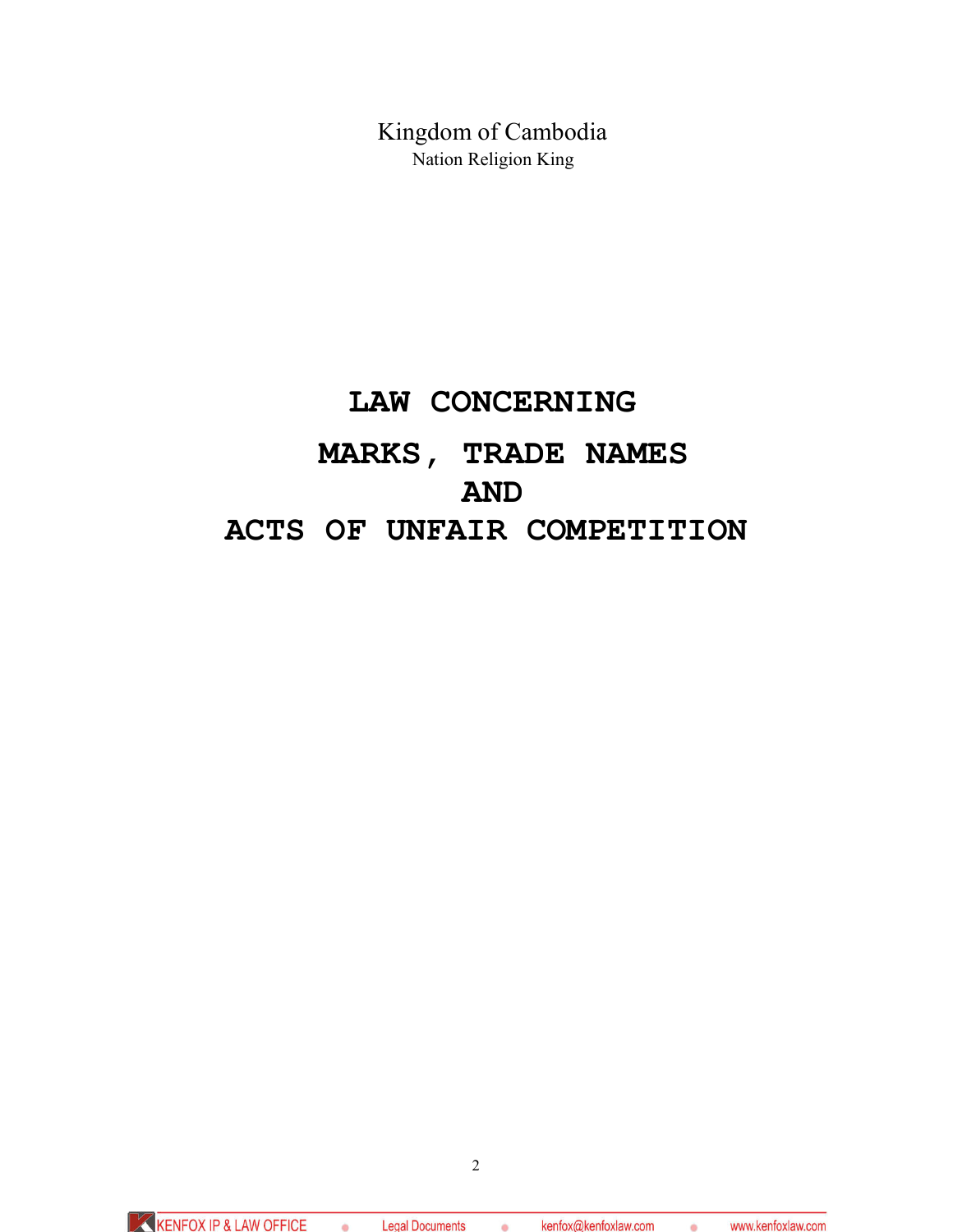# **Chapter 1 General Provisions**

**Article 1:**This law has the objective to protect the marks and trade names duly registered in the register of marks in the Kingdom of Cambodia and prevent the acts of unfair competition on the creation, the utilization of marks and trade names.

#### **Article 2:**

- (a)-"mark" means any visible sign capable of distinguishing the goods (trademark) or services (service mark) of an enterprise;
- (b)-"collective mark" means any visible sign designated as such in the application for registration and capable of distinguishing the origin or any other common characteristic, including the quality, of goods or services of different enterprises which use the sign under the control of the registered owner of the collective mark;
- (c)-"trade name" means the name or/ and designation identifying and distinguishing an enterprise.
- **Article 3:**The exclusive right to a mark, as conferred by this Law, shall be acquired by registration in accordance with the provisions thereof.

#### **Article 4:**A mark cannot be validly registered :

- (a)-if it is incapable of distinguishing the goods or services of one enterprise from those of other enterprises; (b)-if it is contrary to public order or morality or good custom;
- (c)-if it is likely to mislead the public or trade circles, in particular as regards the geographical origin of the goods or services concerned or their nature or characteristics;
- (d)-if it is identical with, or is an imitation of or contains as an element, an armorial bearing, flag and other emblem, a name or abbreviation or initials of the name of , or official sign or hallmark adopted by, any State, intergovernmental organization or organization created by an international convention, unless authorized by the competent authority of that State or organization;
- (e)-if it is identical with, or confusingly similar to, or constitutes a translation of, a mark or trade name which is well known in the Kingdom of Cambodia for identical or similar goods or services of another enterprise;
- (f)-if it is identical with, or confusingly similar to, or constitutes a translation of a mark or trade name which is well-known and registered in the Kingdom of Cambodia for goods or services which are not identical or similar to those in respect of which registration is applied for , provided that use of the mark in relation to those goods or services would indicate a connection between those goods or services and the owner of the well-known mark that the interests of the owner of the well-known mark are likely to be damaged by such use; or
- $(g)$ -if it is identical with a mark belonging to a different proprietor and already on the Register, or with an earlier filing or priority date, in respect of the same goods or services or closely related goods or services, or if it so nearly resembles such a mark as to be likely to deceive or cause confusion.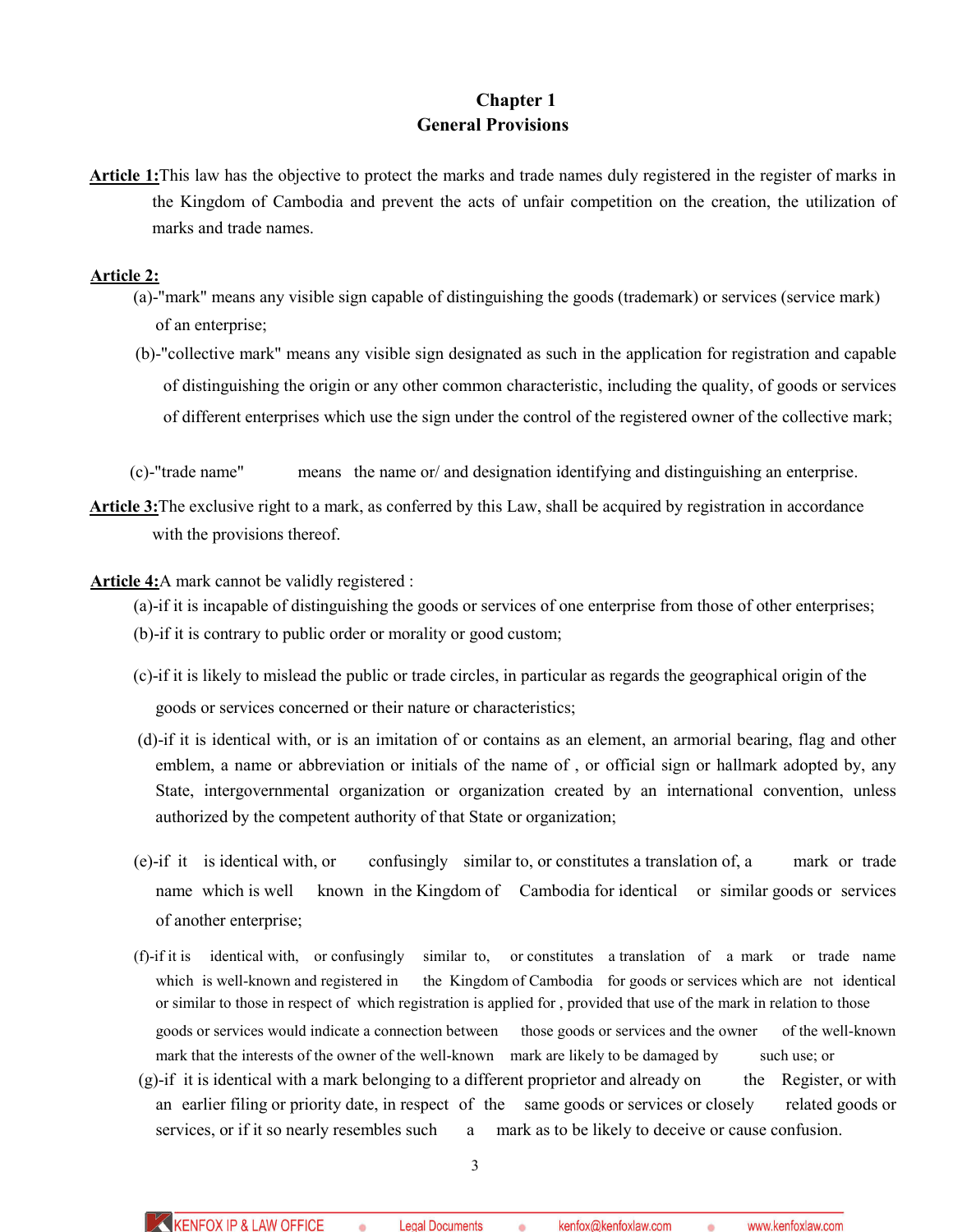# **Chapter 2 Registration and Rights Conferred by Registration**

#### **Article 5**

- (a)-The applications for registration of a mark, recordal of change of applicant address and endorsement of affidavit of use or non-use shall be filed with the Ministry of Commerce. The application for registration of mark shall contain a request, a reproduction of the mark and a list of the goods or services for which registration of the mark is requested, listed under the applicable class or classes of the International Classification as mentioned in the annex.
- (b)-The applications for registration of a mark, recordal of change of address, and endorsement of affidavit of use or non-use shall be subject to the payment of the prescribed application fees as mentioned in the joint declaration of the Ministry of Economy and Finance and the Ministry of Commerce.

**Article 6:**Right of priority in the mark registration shall be granted based on the following conditions :

- (a)-The applicant may require the filing priority by attaching to the application a declaration claiming the priority of an earlier national or regional application filed by the applicant or his predecessor in title in any country member of the Paris Convention.
- (b)-The effect of the said declaration shall be as provided in the Paris Convention.

**Article 7:**The applicant may withdraw the application at any time.

**Article 8:**After receiving the application, the registrar shall :

- (a)-Examine whether the application complies with the requirements of Article 5 and the Regulations pertaining thereto.
- (b)-Examine and determine whether the mark is a mark as defined in Article 2.(a) and is unregistrable under Article 4 with the exception of item (g) thereof.

#### **Article 9:**

- (a)-Where two or more mark applications relating to identical or similar mark which are to be used on identical or similar goods or services are filed on different dates, the registrar may refuse to register any of them until the rights of those applicants have, upon application in the prescribed manners, been determined by him, or have been settled by agreement in a manner approved by him.
- (b)-Where two or more mark applications relating to identical or similar marks which are to be used on identical or similar goods or services are filed on the same date, only one applicant, agreed upon after mutual consultation among all the applicants, may obtain a registration for the mark.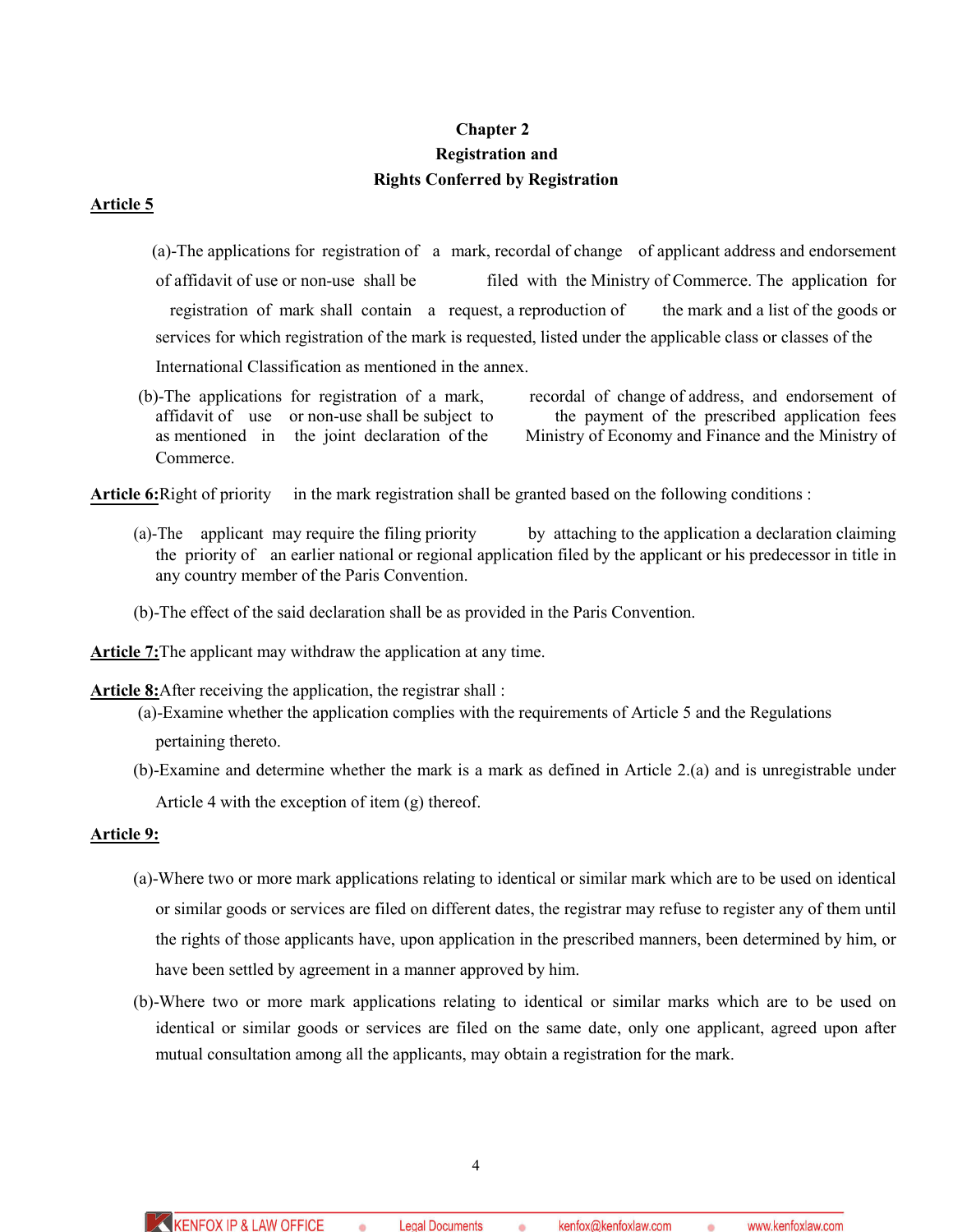#### **Article 10:**

- (a)-Where the Registrar finds that the conditions referred to in Articles 8 and 9 are fulfilled, he shall register the mark, issue to the applicant a certificate of registration, publish a reference to the registration in the Official Gazette of the Ministry of Commerce.
- (b)-Where the requirements under Article 8 are not fulfilled, the applicant may, within 45 days after receiving written notice from the Registrar, amend his application. In case the Registrar receives no positive response from the applicant during that period, he shall refuse the application.
- (c)-Within 90 days after the date of publishing the Official Gazette, any interested person may, in the prescribed manner, give notice to the Registrar of opposition to the registration of the mark on the grounds that one or more of the requirements of Articles 2.(a), 4 and 5 and the regulations pertaining thereto are not fulfilled.
- (d)-The Registrar shall send forthwith a copy of such a notice to the applicant, and, within the prescribed period and in the prescribed manner, the applicant shall send to the Registrar a counter-statement of the grounds on which he relies for his application; if he does not do so, he shall be deemed to have abandoned the registration.
- (e)-If the applicant sends a counter-statement, the Registrar shall furnish a copy thereof to the person giving notice of opposition and after hearing the parties, if either or both wish to be heard, and considering the merits of the case, shall decide whether the registered mark is legitimate.

#### **Article 11:**

- (a)-The use of a registered mark, in relation to any goods or services for which it has been registered, by any person other than the registered owner shall require the agreement of the latter.
- (b)-The registered owner of a mark shall, in addition to any other rights, remedies or actions available to him, have the rights to institute court proceedings against any person who infringes the mark by using without his agreement, the mark as aforesaid or who performs acts which make it likely that infringement will occur. The right shall extend to the use of a sign similar to the registered mark and use in relation to goods and services similar to those for which the mark has been registered, where confusion may arise in the public.
- (c)-The rights conferred by registration of a mark shall not extend to acts in respect of articles which have been put on the market in the Kingdom of Cambodia by the registered owner or with his consent.

#### **Article 12:**

- (a)-The registration of a mark shall be for a period of ten years from the filing date of the application for registration.
- (b)-The registration of a mark may, upon request, be renewed for consecutive periods of ten years, provided that the registered owner pays the prescribed renewal fee.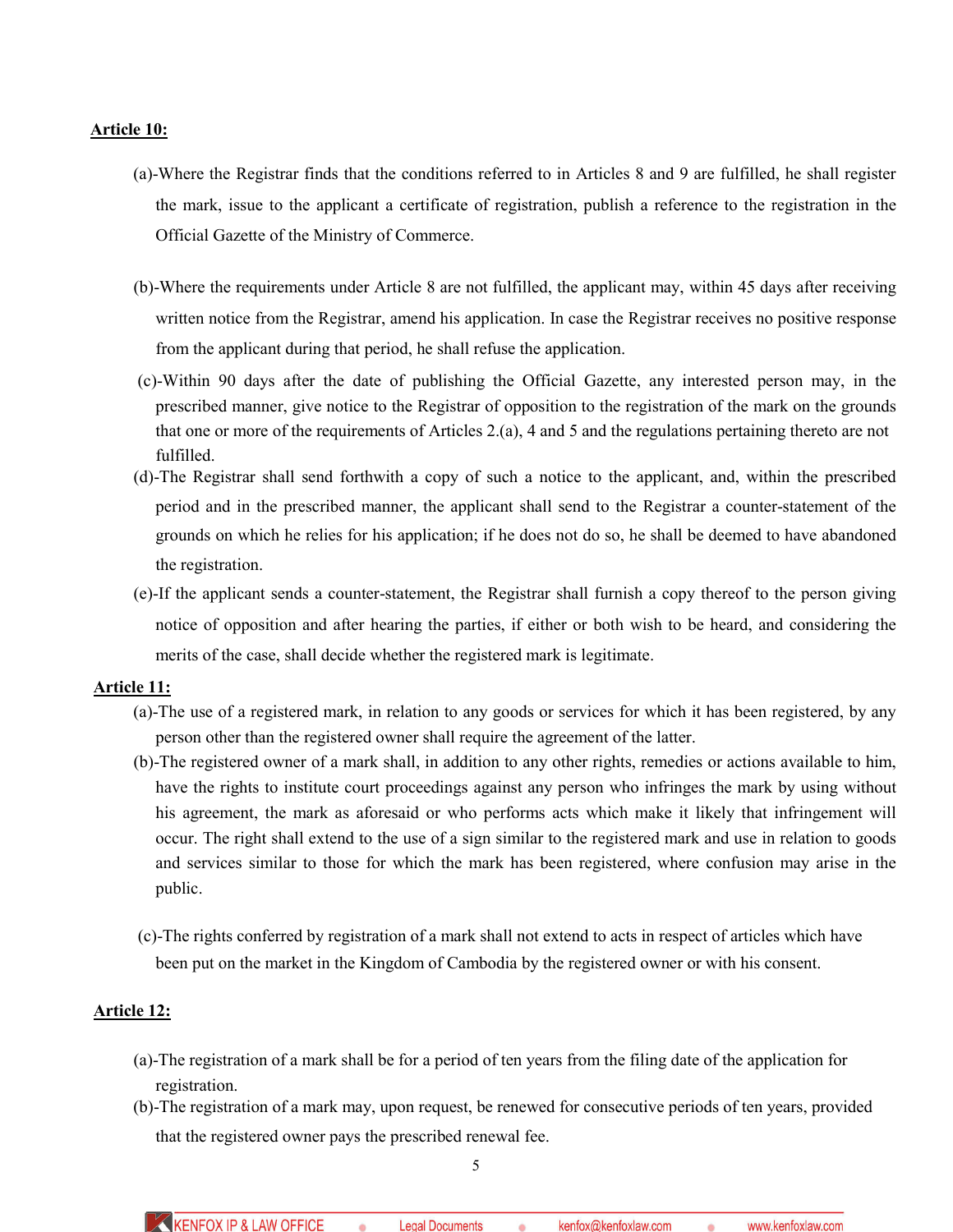- (c)-On applying for renewal of a trademark registered before this law come into force, in respect of all goods or services in any class, the applicant in terms of the International Classification, shall clearly specify the kinds of goods or services for which protection is desired.
	- (d)-A period of grace of six months shall be allowed for the late renewal of the registration of a mark.

## **Chapter 3 Invalidation and Removal**

### **Article 13**

- (a)-Any interested person may request the Ministry of Commerce to invalidate the registration of a mark.
- (b)-The Ministry of Commerce shall invalidate the registration if the person requesting the invalidation proves that any of the requirements of Articles 2.(a) and 4 is not fulfilled;
- (c)-Any invalidation of a registration of a mark shall be deemed to have been effective as of the date of registration, and shall be recorded and a reference thereto published as soon as possible.

**Article 14:**The Ministry of Commerce has the right to order the cancellation to the registered mark where:

- (a)-The applicant does not apply for renewal of the registered mark within the period prescribed under Article 12.(b) and (d).
- (b)-The owner of the registered mark requests the removal.
- (c)-The owner of the registered mark has not complied, within 90 days, with the conditions or restrictions prescribed under Article 8.
- (d)-The owner of the registered mark ceases to have an address for service in the Kingdom of Cambodia.
- (e)-It is convinced upon evidence that the owner of the registered mark is not the legitimate owner.
- (f)-It is convinced that the registered mark is similar or identical to a well known mark owned by third party.
- **Article 15:**Any interested person may request the Ministry of Commerce to remove a mark from the Register, in respect of any of the goods or services in respect of which it is registered, on the ground that up to one month prior to filing the request the mark had, after its registration, not been used by the registered owner or a licensee during a continuous period of five years, provided that a mark shall not be removed if it is shown that special circumstances prevented the use of the mark and that there was no intention not to use or to abandon the same in respect of those goods or services.

## **Chapter 4 Collective Marks**

**Article 16:** Subject to Articles 17 and 18, Articles 3 to 15 shall apply to collective marks.

#### **Article 17:**

(a)-An application for registration of a collective mark shall designate the mark as a collective mark and shall be accompanied by a copy of the regulations governing the use of the collective mark.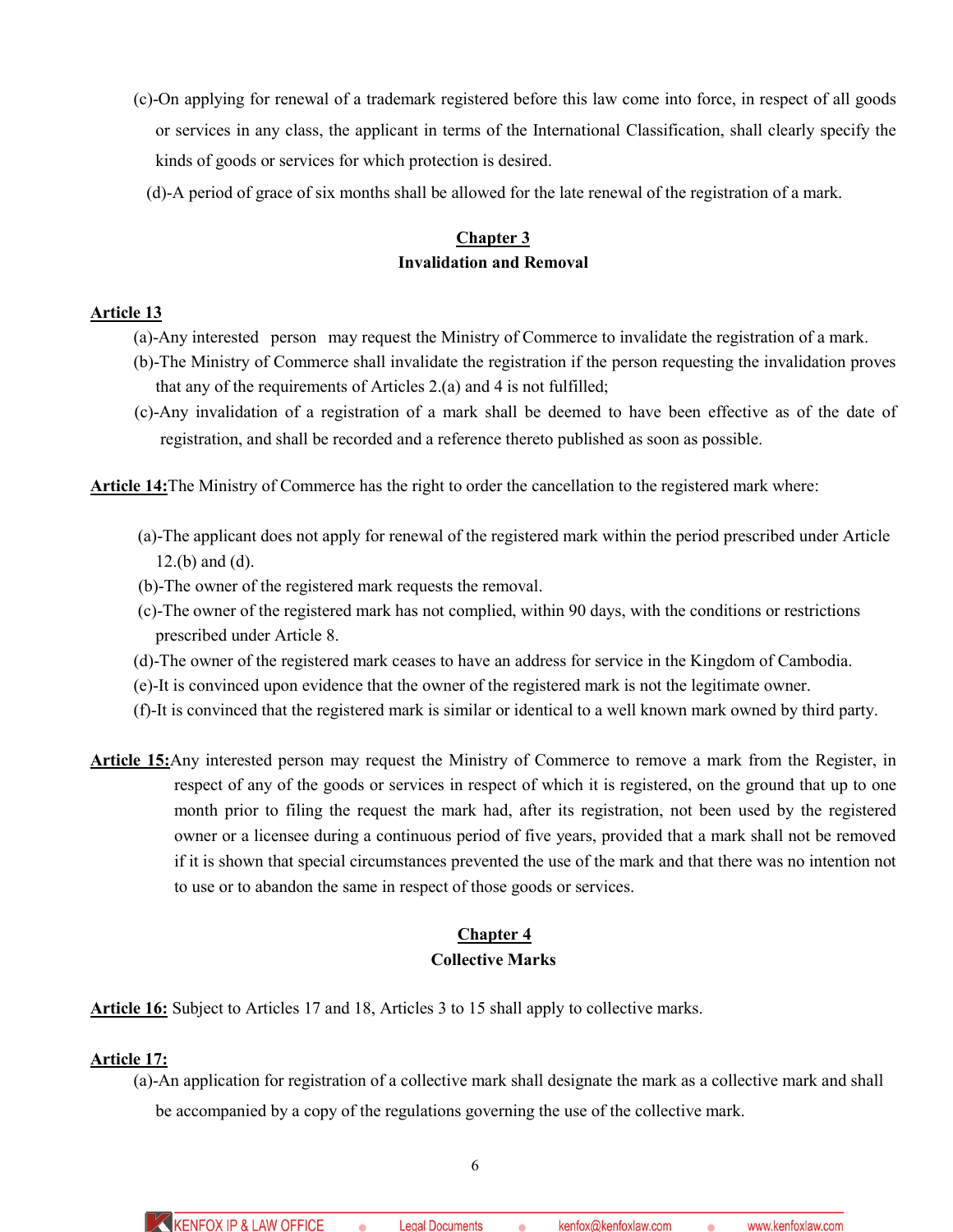- (b)-The registered owner of a collective mark shall notify the Registrar of any changes made in respect of the regulations referred to in paragraph (a).
- **Article 18:**In addition to the grounds provided in Article 13.(a) and (b), the Registrar shall invalidate the registration of a collective mark if the person requesting the invalidation proves that only the registered owner uses the mark, or that he uses or permits its use in contravention of the regulations referred to in Article17.(a) or that he uses or permits its use in a manner liable to deceive trade circles or the public as to the origin or any other common characteristics of the goods or services concerned.

## **Chapter 5 Licensing of Marks**

#### **Article 19:**

- (a)-Any license contract concerning the registration of a mark, or an application therefor, shall provide for effective control by the licensor of the quality of the goods or services of the licensee in connection with which the mark is used. If the license contract does not provide for such quality control or if such quality control is not effectively carried out, the license contract shall not be valid.
- (b)-The registration of a collective mark, or an application therefor, may not be the subject of a license contract.

## **Chapter 6 Trade Names**

**Article 20:**A name or designation may not be used as a trade name if by its nature or the use to which it may be put, is contrary to public order or morality and if, in particular, it is liable to deceive trade circles or the public as to the nature of the enterprise identified by that name.

#### **Article 21:**

- (a)-Notwithstanding any laws or regulations providing for any obligation to register trade names, such names shall be protected, even prior to or without registration, against any unlawful act committed by third parties.
- (b)-Any subsequent use of the trade name by a third party, whether as a trade name or a mark or collective mark, or any such use of a similar trade name or mark, likely to mislead the public, shall be deemed unlawful.

## **Chapter 7 Acts of Unfair Competition**

**Article 22:**Any act of competition contrary to honest practices in industrial, commercial, service matters shall be considered as act of unfair competition.

**Article 23:**The following acts, in particular, shall be deemed to constitute acts of unfair competition :

7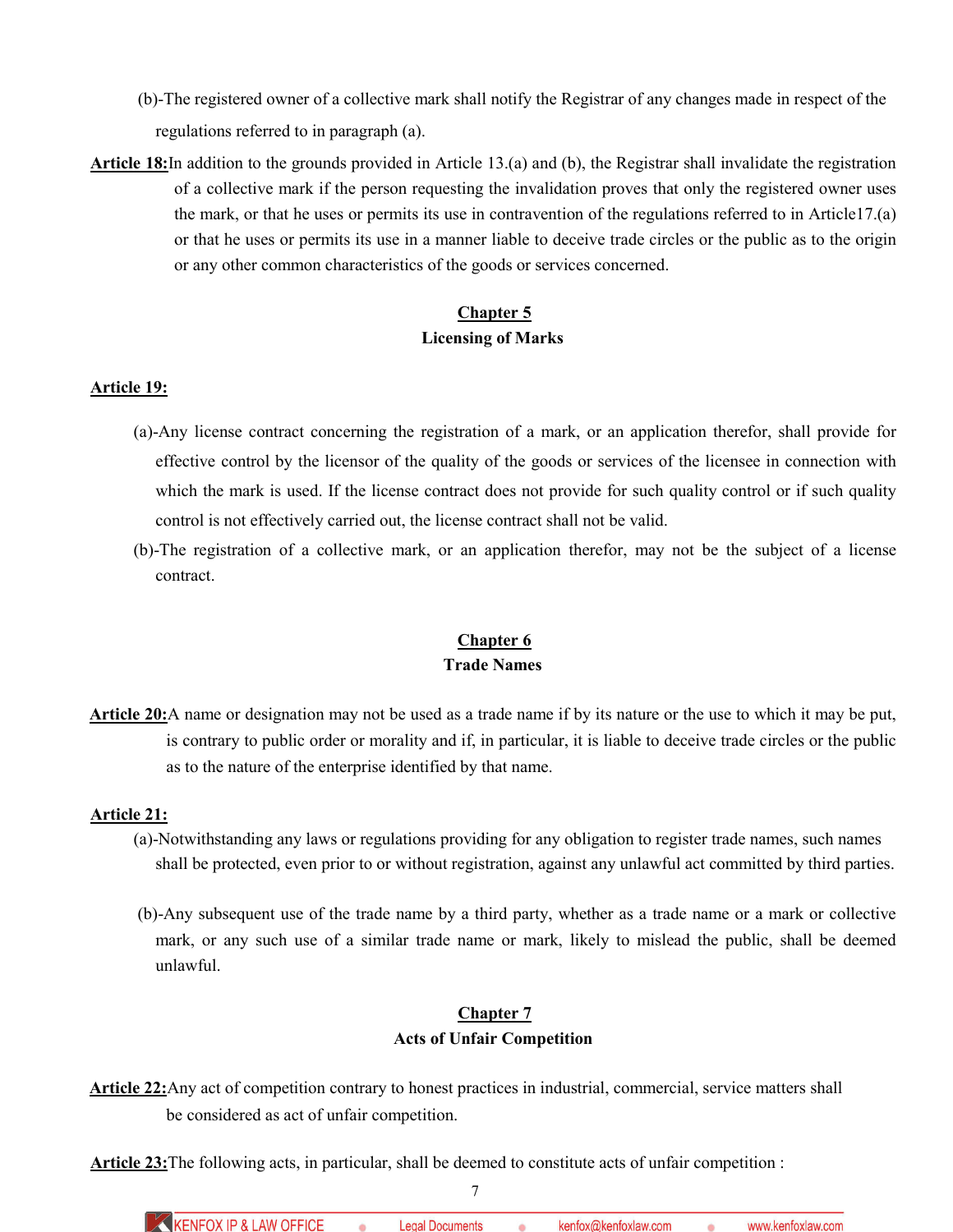- (a)-all acts of such a nature as to create confusion by any means whatever with the establishment, the goods, or the industrial, commercial or service activities of a competitor;
- (b)-false allegations in the course of trade of such a nature as to discredit the establishment, the goods, or the industrial, commercial or service activities of a competitor.
- (c)-indications or allegations the use of which in the course of trade is liable to mislead the public as to the nature, the manufacturing process, the characteristics, the suitability for their purpose, or the quantity of the goods.

## **Chapter 8 Infringement and Remedies**

- **Article 24**: Subject to Article 12, an infringement of a registered mark shall consist of the performance of any act referred to in Article 11 in Cambodia by a person other than the owner of the mark and without the agreement of the latter.
- **Article 25:**An infringement of a registered well-known Mark shall consist of the use of a sign identical with or confusingly similar to the well-known mark without the agreement of the owner of the well-known mark provided that the sign is used :
	- (a)-in relation to goods and services identical with or similar to the goods and services for which the wellknown mark has been registered, or
	- (b)-in relation to goods and services which are not identical with or similar to those in respect of which the well-known mark has been registered and the use of the sign in relation to these goods or services would indicate a connection between those goods and services and the owner of the well-known mark and that the interests of the owner of the well known mark are likely to be damaged by such use.
- **Article 26:**An infringement of an unregistered well-known mark shall consist of the use of a sign identical with or confusingly similar to the well-known mark without the agreement of the owner of the well-known mark provided that the sign is used in relation to goods or services identical with or similar to the goods or services for which the mark is well-known.
- **Article 27:**On the request of the owner of the mark or of a licensee if he has requested the owner of the mark to institute court proceedings for specific relief and the owner of the mark has refused or failed to do so, the court may grant an injunction to prevent infringement, an imminent infringement, or an unlawful act referred to Articles 21, 22, 23, award damages and grant any other remedy provided for in the general law.
- **Article 28:**On the request of any competent authority or any interested person, association or syndicate, in particular of producers, manufacturers or traders, the court may grant the same relief in case of an act of unfair competition referred to in Articles 22 and 23.

8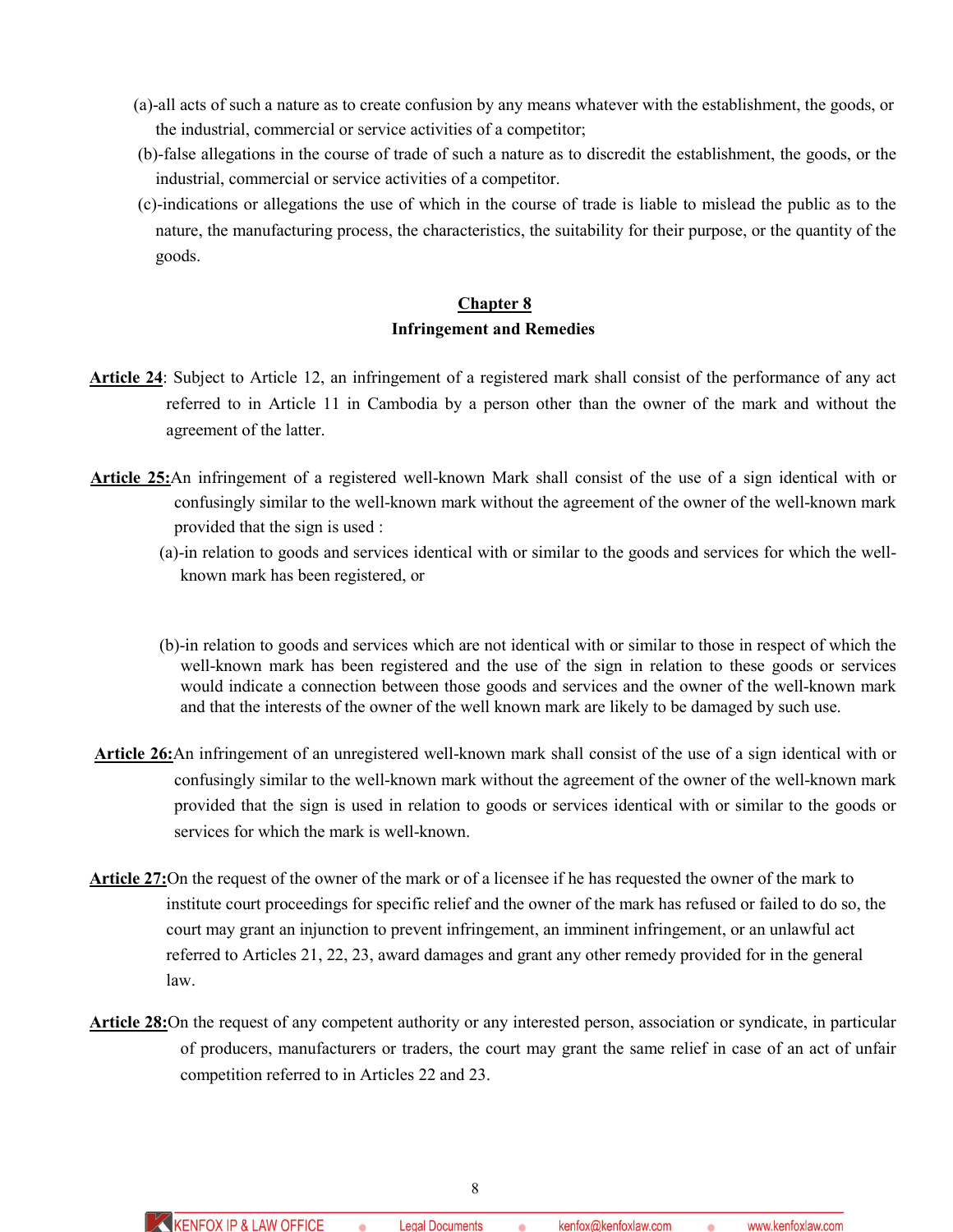# **Chapter 9 Provisional Measures**

- **Article 29:**On the request of the applicant, the Court shall order prompt and effective provisional measures to prevent an infringement, an imminent infringement or to preserve relevant evidence in regard to the alleged infringement.
- **Article 30:** Where appropriate, in particular where any delay is likely to cause irreparable harm to the right holder or where there is a demonstrable risk or evidence being destroyed, the Court may order provisional measures provided that the

applicant has furnished:

- (a)-any reasonably available evidence satisfying the Court with a sufficient degree that the applicant is the right holder and that the applicant's rights are being infringed or that such infringement is imminent, and
- (b)-the required security or equivalent assurance sufficient to protect the defendant and to prevent abuse. This required security should be under the determination of the court.
- **Article 31:**Where a provisional measure has been ordered, the defendant shall be given notice of the decision at the time of the execution of the measures.
- **Article 32:** Where provisional measures have been ordered under Article 30 and 31, the defendant may file a request for review with the Court within 15 working days from the notification of the decision.

In the review proceedings, the Court shall give the parties concerned an opportunity of being heard and shall review and confirm, modify or revoke its decision within a reasonable period, as specified by the law.

- **Article 33:**Where the applicant does not initiate proceedings leading to a decision on the merits of the case within 20 working days, from the notification of the decision ordering provisional measures or within any other reasonable period determined by the Court in its decision, the Court shall revoke the provisional measures upon the request of the defendant.
- **Article 34:**Where the provisional measures are revoked or where the Court decides on the merits of the case in proceedings under Article 33 initiated by the applicant that there has been no infringement or threat of an infringement, the Court shall order the applicant upon the request of the defendant, to provide the defendant appropriate compensation for any injury caused by the execution of the provisional measures.

## **Chapter 10 Border Measures**

**Article 35:** The owner of any registered trademark may make application to the customs or the competent authorities or court to suspend clearance of goods suspected of being counterfeit by proving that he is the owner of the registered mark.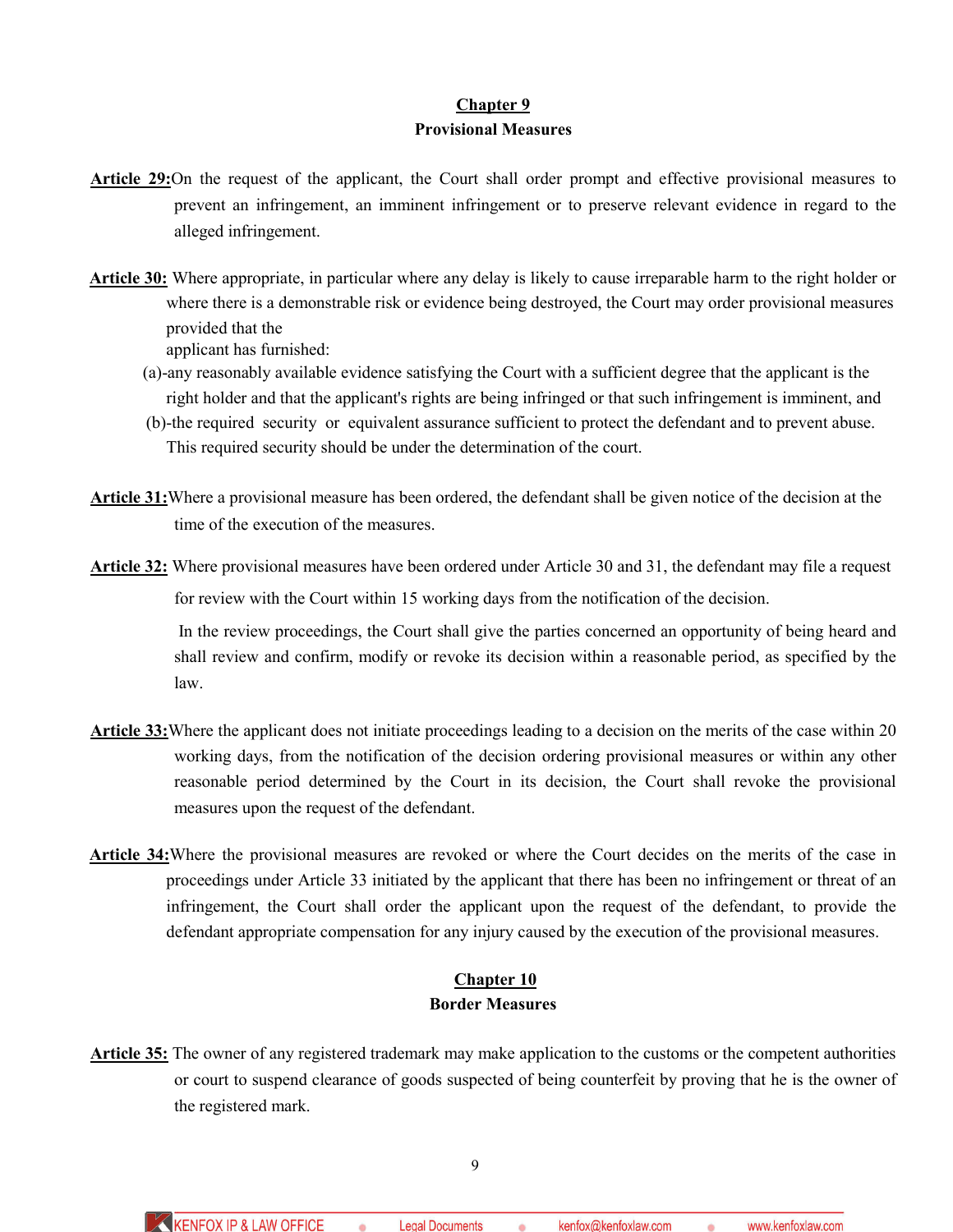#### **Article 36:** Any application under Article 35 should be presented in writing and should be accompanied by:

- (a)-an extract from the register of marks;
- (b)-a statement of the grounds for the application, and in particular the prima facie evidence showing that such trademark goods are counterfeit;
- (c)-a complete description of the goods on or in connection with which the trademark is used, together, where appropriate (or requested), with a sample of the bona fide product;
- (d)-the name and address of the applicant and of his representative (alternatively: full details of the applicant, as prescribed);
- (e)-an authorization from the owner of the registered trademark, where the application is filed by an authorized representative, and
- (f)-the prescribed fee in accordance with the determination of the Ministry of Economy and Finance.
- **Article 37:**Within 10 working days of the receipt of an application under Article 35, the customs or competent authorities shall notify the applicant whether the application has been granted or rejected or reserved for further consideration.
- **Article 38:**Customs or other competent authorities, specified by Sub-Decree, shall have authority to require the applicant to provide a security or equivalent assurance sufficient to protect the importer, consignee, exporter or owner of the goods and the competent authorities. Such security or equivalent assurance shall be determined in a manner which does not unreasonably deter recourse to this procedure.
- **Article 39:**Upon granting an application under Article 35, the customs shall suspend clearance of the goods referred to in the application. The suspension shall remain in force for the initial period, and any extension thereof which is not more than 10 working days.

The customs shall immediately inform the importer and the applicant of the suspension of the clearance of the goods, and shall state the reasons of such suspension. The customs shall also notify the importer of the name and address of the applicant.

**Article 40:**If, within a period not exceeding 10 working days after the applicant has been served notice of the suspension, the customs authorities have not been informed that proceeding leading to a decision on the merits of the case have been initiated by a party other than the defendant, or that the duly empowered authority has taken provisional measures prolonging the suspension of the release of the goods, the goods shall be released, provided that all other conditions for importation or exportation have been complied with; in appropriate cases, this time-limit may be extended by another 10 working days.

If proceedings to a decision on the merits of the case have been initiated, a review, including a right to be heard, shall take place upon request of the defendant with a view to deciding, within a reasonable period, whether these measures shall be modified, revoked or confirmed.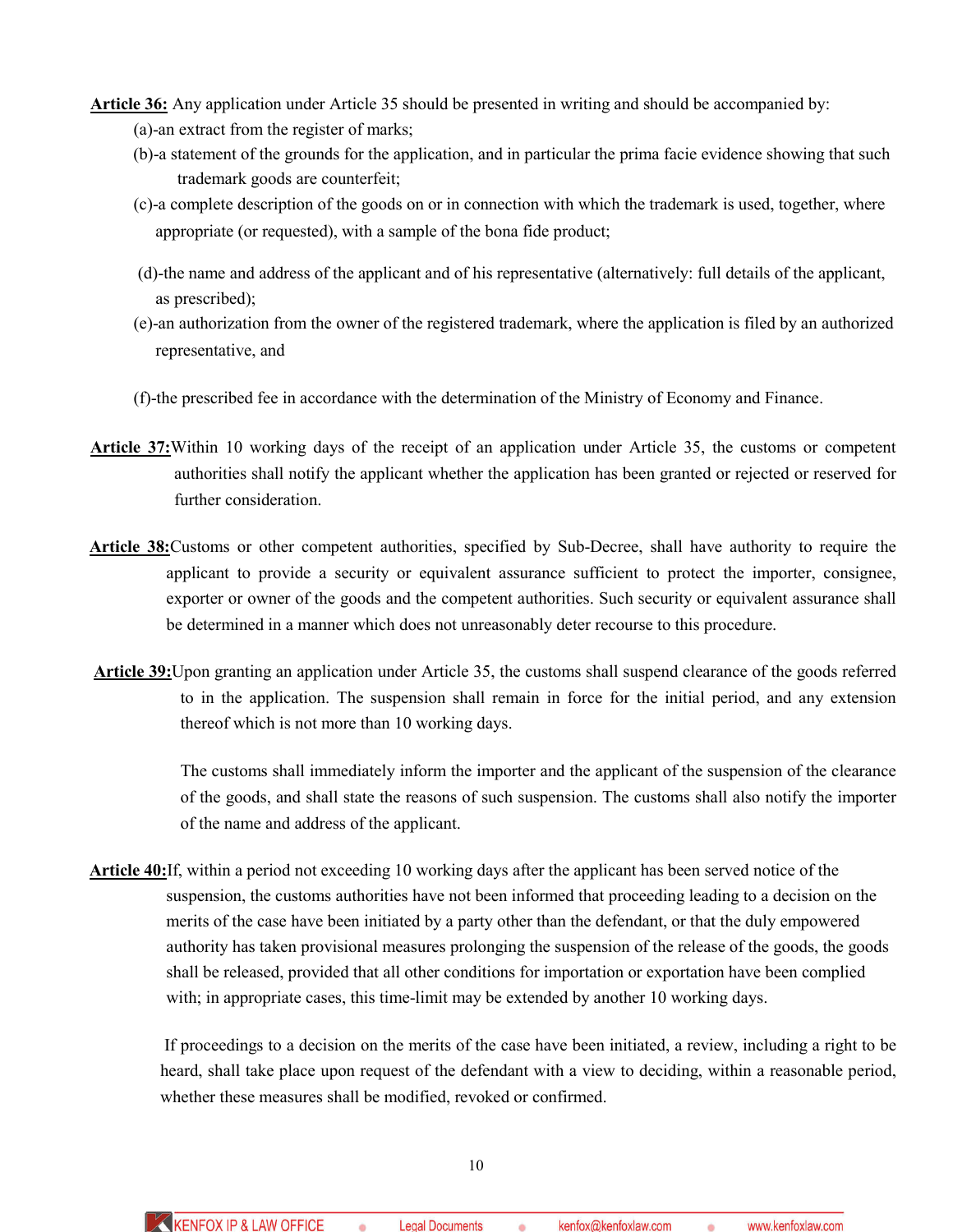- **Article 41:** The relevant authorities shall have the authority to order an applicant to pay the owner, the importer, the exporter and the consignee of the goods appropriate compensation for injury caused to them through the wrongful detention of goods or through the detention of goods released pursuant to Article 39. In case of any party does not agree with this decision, that party has the right to file an appeal before the court.
- **Article 42:**The customs or other competent authorities may allow the right holder, importer or exporter to examine the goods, the clearance of which has been suspended in accordance with Article 39, and to remove samples for examination, testing and analysis, to determine whether the goods are counterfeit.

Where a positive determination has been made that the goods are counterfeit, the customs authorities may inform the right holder of the name and addresses of the exporter, the importer and the consignee and of the quantity of goods in question. Without prejudice to the protection of confidential information, the customs or other competent authorities may, on request, provide the right holder with copies of documents lodged in respect of such goods or with any available information or documents relating to any previous importation or exportation of similar goods by the same importer or exporter.

- **Article 43:**The customs may, on its own initiative, suspend the clearance of goods in respect of which it has acquired prima facie evidence that importation of counterfeit trademark goods is taking place or is imminent.
- **Article 44:**The customs shall immediately inform the right holder of the place and date of the suspension of customs clearance and they may at any time seek from the right holder any information that may assist them to exercise these powers.
- **Article 45:**With respect to acts performed under Article 42, both public authorities and officials shall be exempted from liability to appropriate remedial measures where those actions are taken or intended in good faith.
- **Article 46:**The customs and competent authorities, through the decision of the court, shall have the authority to order the destruction of infringing goods. The customs shall not allow the re-exportation of counterfeit trademark goods or subject them to different customs procedure.
- **Article 47:**Counterfeit trademark goods of a non-commercial nature contained in travelers' personal luggage may be excluded from the application of this Law.

# **Chapter 11 Change in Ownership**

- **Article 48:**Any change in the ownership of the registration of a mark or collective mark, shall be in writing and shall, at the request of any interested party, to the Registrar, be recorded and, published by the Registrar. Such change shall have no effect against third parties until such recording is effected.
- **Article 49:** Any change in the ownership of the registration of a collective mark, shall require previous approval of the Minister of Commerce.



**Legal Documents** kenfox@kenfoxlaw.com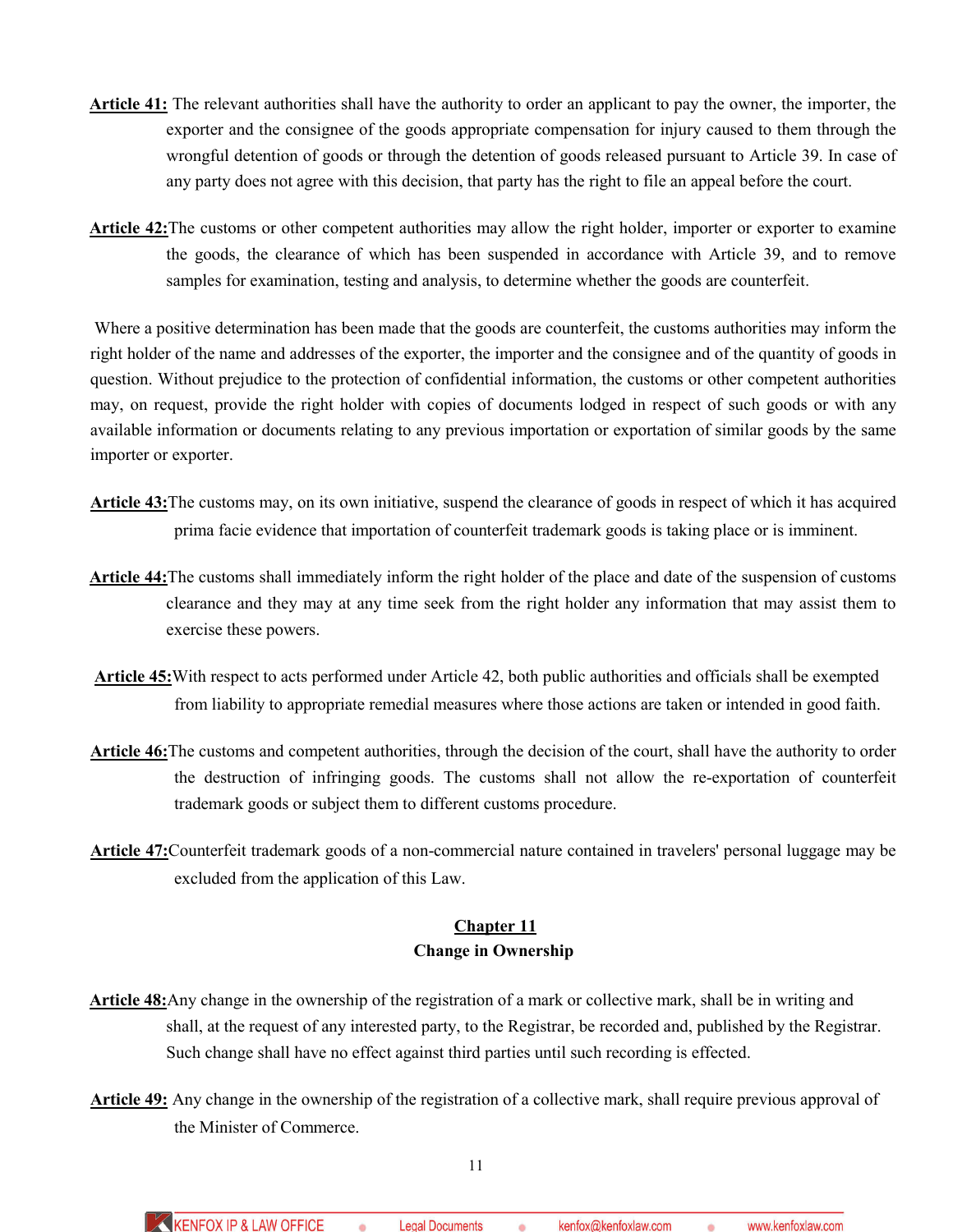- **Article 50:** Any change in the ownership of a trade name must be made with the transfer of the enterprise or part thereof identified by that name and shall be in writing.
- **Article 51:**Any change in ownership of the registration of a mark or a collective mark shall, however, be invalid if it is likely to deceive or cause confusion, particularly in regard to the nature, origin, manufacturing process, chacteristcs, or suitability for their purpose, of the goods or services in relation to which the mark or collective mark is intended to be used or is being used.
- **Article 52:**Any license contract concerning a registered mark, or an application therefore, shall be submitted to the Registrar who shall keep its contents confidential but shall record it and publish a reference thereto. The license contract shall have no effect against third parties until such recording is effected.

# **Chapter 12 Maintenance of the Register of Marks**

- **Article 53:**The Ministry of Commerce shall be entrusted with all functions relating to the procedure for the registration of marks and for the administration of registered marks as specified in this Law and the Regulations.
- **Article 54:**The Ministry of Commerce is the competent institution to maintain a Register for Marks. Collective marks shall be registered in a special section of the Register of Marks. All the recordings provided for in this Law shall be effected in the said Register.

The Register may be consulted by any person, and any person may obtain extracts therefrom, under the conditions prescribed in Regulations.

- **Article 55:**The Ministry of Commerce shall publish in the Official Gazette all the Registrations, Renewals, Refusals, Removal of Marks from the Register and other works as indicated in the Sub-Decree.
- **Article 56:**The Registrar may, subject to any provision in the Regulations, correct any error in any recording effected pursuant to this Law or the Regulations.

If the Registrar is satisfied that the circumstances justify it, he may, upon receiving a written request, extend the time for doing any act or taking any proceeding under this Law and the Regulations, upon notice to the parties concerned and upon such terms as he may direct. The extension may be granted though the time for doing the act or taking the proceeding has expired.

**Article 57:**The Registrar shall give any party to a proceeding before him an opportunity of being heard before exercising adversely to that party any discretionary power vested in him by this Law or the Regulations.

kenfox@kenfoxlaw.com

www.kenfoxlaw.com

**Legal Documents** 

**KENFOX IP & LAW OFFICE**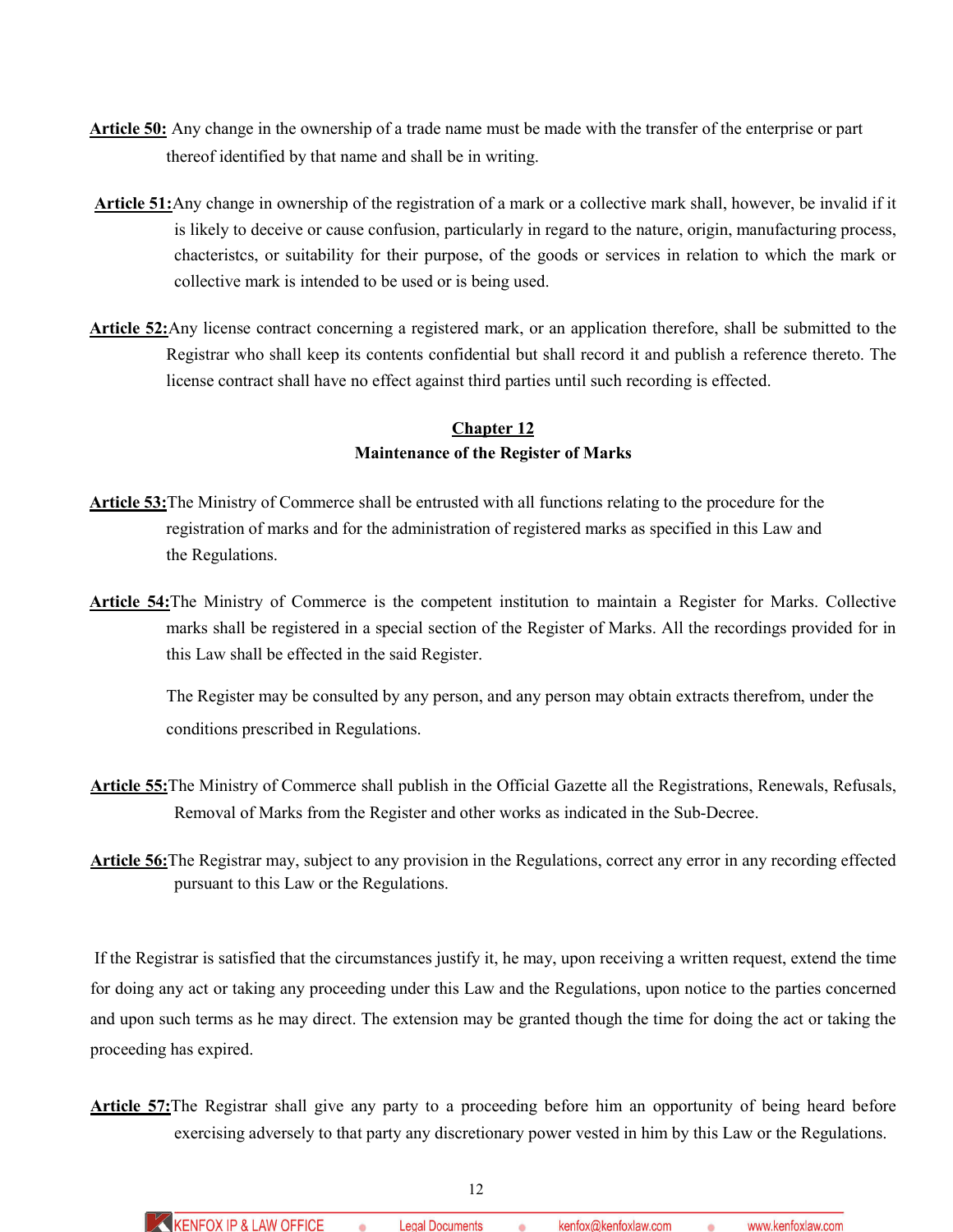## **Chapter 13 Agents**

**Article 58:**Where an applicant's permanent residence or principal place of business is outside the Kingdom of Cambodia, he shall be represented by an agent residing and practicing in the Kingdom of Cambodia.

**Article 59:**The agent acting as representative in the application of registration of marks in the Kingdom of Cambodia shall have sufficient qualification as specified in the Declaration of the Ministry of Commerce.

# **Chapter 14 Application of International Treaties and Interpretation**

**Article 60:**The provisions of any international treaties in respect of industrial property to which the Kingdom of Cambodia is a party shall apply to matters dealt with by this Law and, in case of conflict with provisions of this Law, shall prevail over the latter.

**Article 61:**In this Law:

**"International Classification"** means the classification according to the Nice Agreement Concerning the International Classification of Goods and Services for the Purposes of the Registration of Marks, of June 15, 1957, as last revised;

**"Paris Convention"** means the Convention for the Protection of Industrial Property of March 20, 1883, signed in Paris, as last revised;

**"Priority date"** means the date of the earlier application that serves as the basis for the right of priority provided for in the Paris Convention;

**"Regulations"** mean Circulars or Declarations issued by the Ministry of Commerce;

**"Counterfeit trademark goods"** means any goods, including packaging, bearing without authorization a trademark which is identical to the trademark validly registered in respect of such goods, or which cannot be distinguished in its essential aspects from such a trademark, and which thereby infringes the rights of the owner of the trademark in question under the law of the country of importation.

13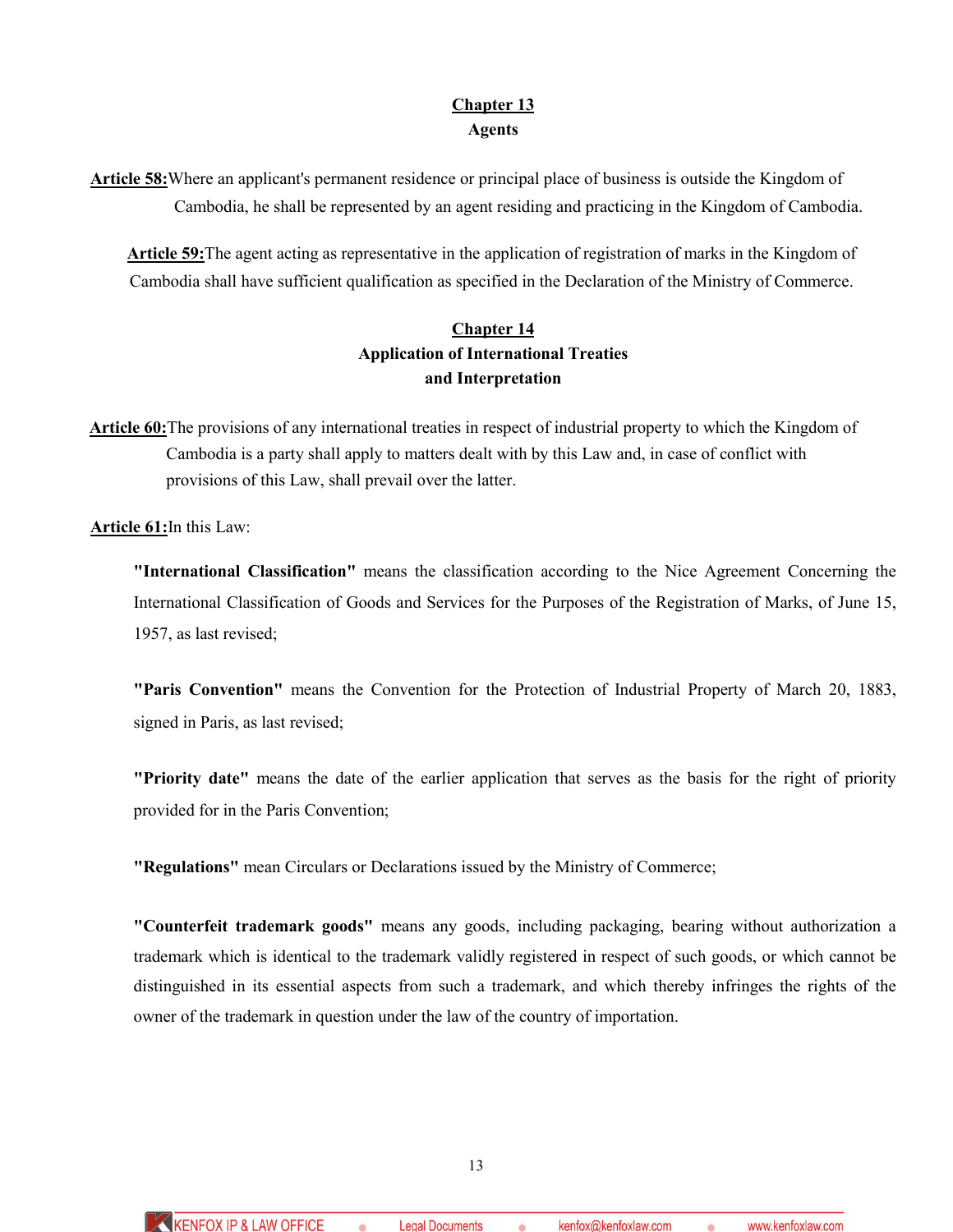# **Chapter 15 Penalties**

- **Article 62:**Any decision taken by the Ministry of Commerce may be the subject of an appeal by any interested party before the Courts and such appeal shall be filed within three months of the date of the decision.
- **Article 63:**Whoever makes a false statement to the Registrar in an application, opposition or other document filed concerning an application for registration, amendment of a registration, renewal of a registration or cancellation of the registration of a mark, trade name or a license pertaining to a mark shall be liable to a fine of not more than five million riels, or to an imprisonment from one to six months, or both.
- **Article 64:**Whoever counterfeits a trademark, service mark, collective mark or trade name registered under Article 11.(b), in the Kingdom of Cambodia by another enterprise shall be liable to a fine of from one to twenty million riels, or to imprisonment from one to five years, or both.
- **Article 65:**Whoever imitates a trademark, service mark, collective mark or trade name registered in the Kingdom of Cambodia by another person in order to mislead the public into believing that it is the trademark, service mark, collective mark or trade name of such other enterprise as under Article 23, shall be liable to a fine of from five to ten million riels, or to imprisonment from one month to one year, or both.
- **Article 66:**Whoever willfully imports, sells, offers for sale or has for the purpose of sale goods bearing a counterfeit mark, under Article 64, shall be liable to the penalties provided in that Article.

Whoever willfully import, sells, offers for sale or has for the purpose of sale goods bearing an imitated mark under Article 65, shall be liable to the penalties provided in that Article.

- **Article 67:**The maximum penalty for a repeated offense under Articles 64 and 65 of this Law, shall be doubled in both of fine and imprisonment as stipulated in those Articles respectively.
- **Article 68:**In the event an offender liable under this Law is a juristic person, the managing director, manager or representative of such juristic person shall also be liable to the penalty prescribed for such offence unless he can prove that he had neither knowledge or nor consented to the commission of the offence by the juristic person.
- **Article 69:**All goods which are imported, sold, offered for sale or had for the purpose of sale in violation of this Law, as stipulated in Article 66, shall be confiscated or/and destroyed, according to the decision of the court, whether or not anyone has been convicted of the offence.
- **Article 70:** Any person extorted or accepted any object or money by using the power of his/her office shall be considered committing offences and punished under law in force.